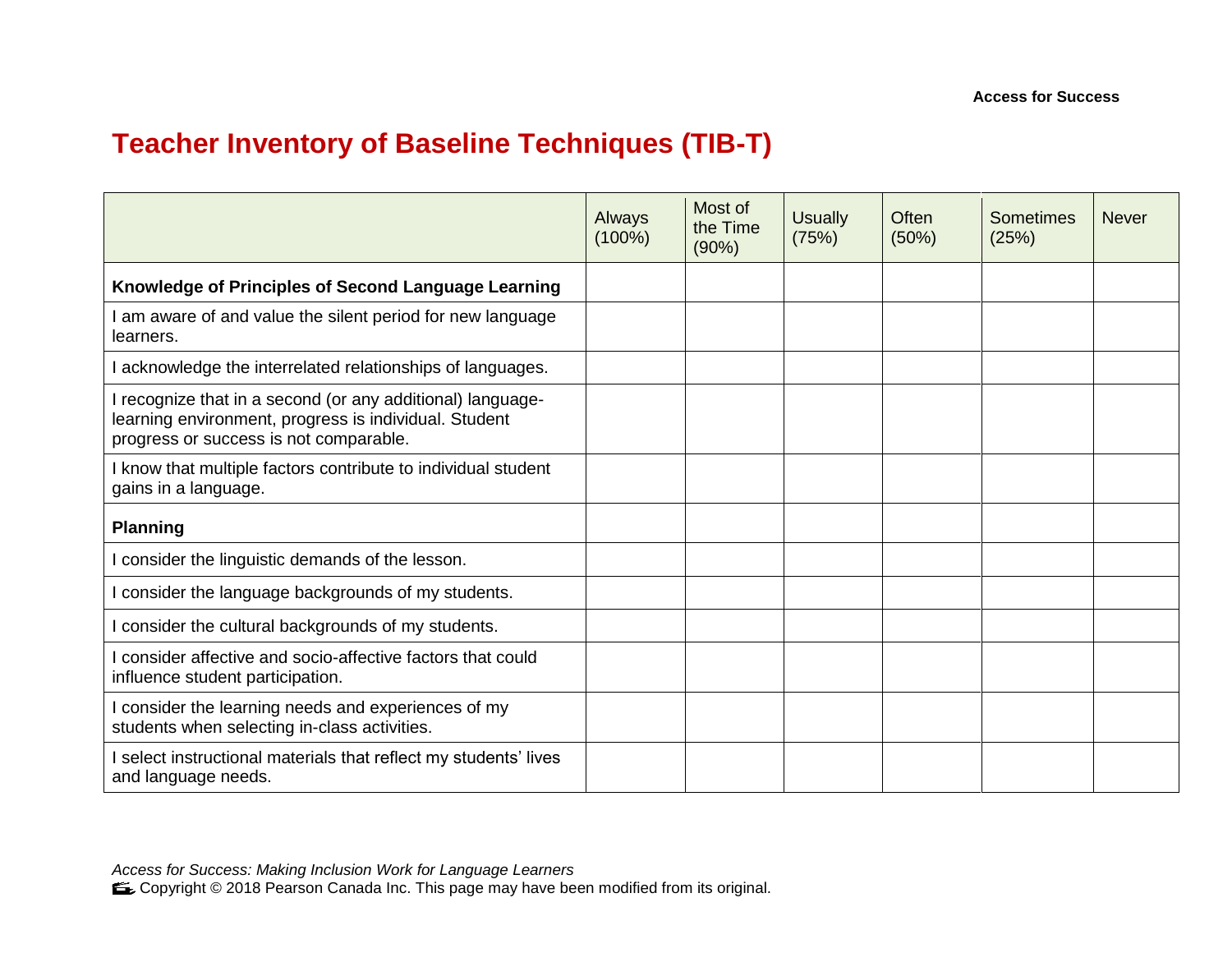|                                                                                                                                                                          | Always<br>$(100\%)$ | Most of<br>the Time<br>(90%) | <b>Usually</b><br>(75%) | Often<br>(50%) | <b>Sometimes</b><br>(25%) | <b>Never</b> |
|--------------------------------------------------------------------------------------------------------------------------------------------------------------------------|---------------------|------------------------------|-------------------------|----------------|---------------------------|--------------|
| <b>Instructional Delivery and Assessment</b>                                                                                                                             |                     |                              |                         |                |                           |              |
| establish and promote a positive classroom environment.                                                                                                                  |                     |                              |                         |                |                           |              |
| exclusively use the target language to deliver instruction.                                                                                                              |                     |                              |                         |                |                           |              |
| I provide praise and positive responses to student use of the<br>target language.                                                                                        |                     |                              |                         |                |                           |              |
| I limit use of home language in the classroom in a way that<br>does not punish or penalize students or otherwise create<br>negative emotions toward the target language. |                     |                              |                         |                |                           |              |
| provide formal instruction, where needed, in<br>grammatical/linguistic elements of the target language to<br>support accurate language production.                       |                     |                              |                         |                |                           |              |
| I provide multiple opportunities a day to every student to<br>produce sustained spoken output, consistent with the<br>student's current level of proficiency.            |                     |                              |                         |                |                           |              |
| provide models or sample responses for students to use as<br>a reference for producing spoken output.                                                                    |                     |                              |                         |                |                           |              |
| I provide multiple opportunities a day to every student to<br>produce sustained written output, consistent with the<br>student's current level of proficiency.           |                     |                              |                         |                |                           |              |
| provide models or sample responses for students to use as<br>a reference for producing written output.                                                                   |                     |                              |                         |                |                           |              |
| I clearly articulate learning goals to students.                                                                                                                         |                     |                              |                         |                |                           |              |
| I work with students to co-construct success criteria for key<br>learning activities.                                                                                    |                     |                              |                         |                |                           |              |
| I provide targeted and descriptive feedback to student work.                                                                                                             |                     |                              |                         |                |                           |              |